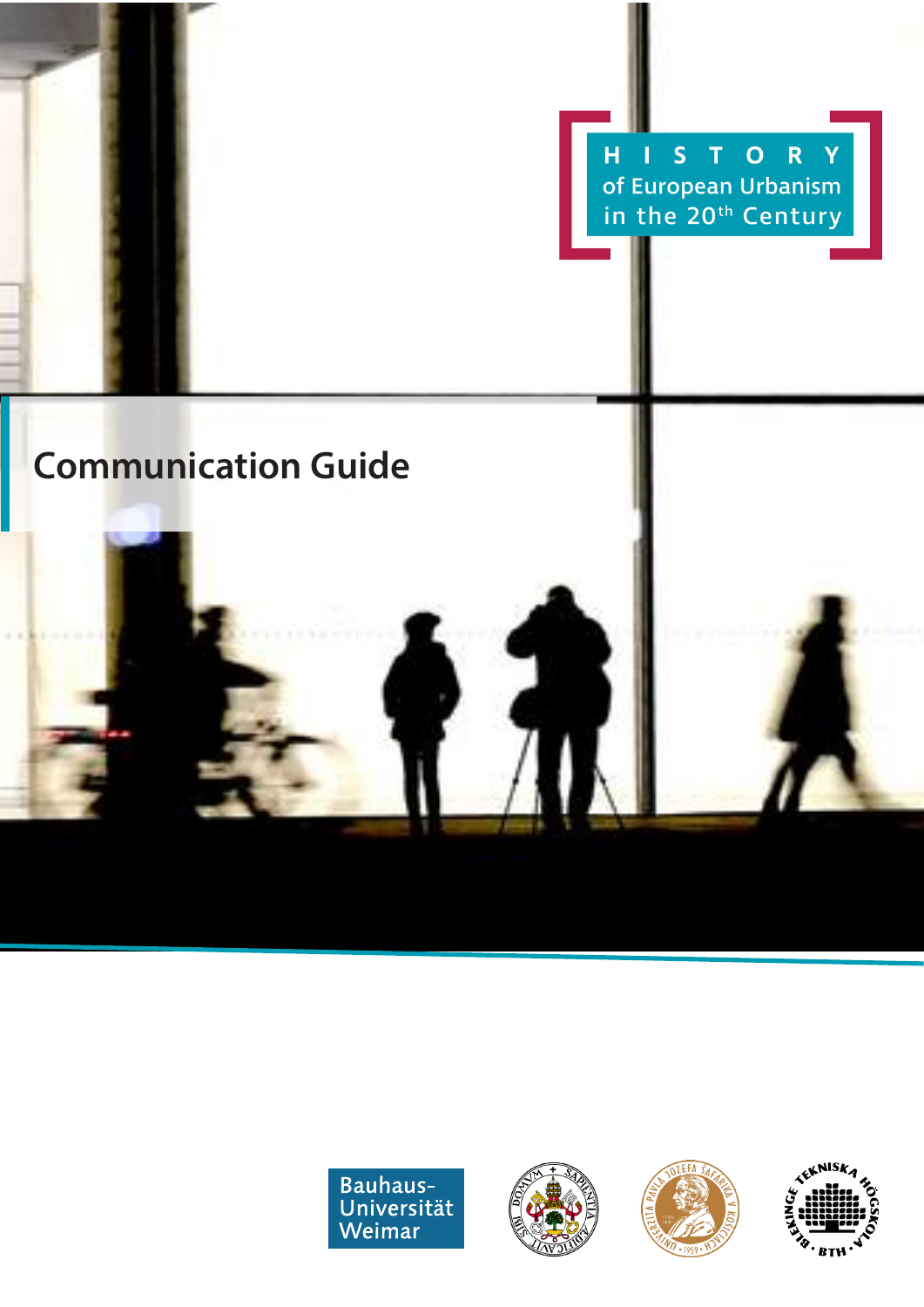## **What is communication and dissemination?**

| Communication                                                                    | <b>Dissemination</b>                  |
|----------------------------------------------------------------------------------|---------------------------------------|
| About the project and results                                                    | About results only                    |
| Multiple audiences – media,<br>the public, beyond the<br>project's own community | Audiences that may use the<br>results |
| Read Grant Agreement art.<br>38.1                                                | Read Grant Agreement art. 29          |

### **Examples of communication activities:**

- Two-way communication: conferences, school visits, tours, round tables, exhibitions, meetings, workshops, open days....
- One-way communication: website, social media, newspapers, magazines, newsletters, manuals, brochures, booklets, flyers, letters, radio, television, posters, stickers, banners, billboards

## **Include some of the following wording in your communication activities OR how urbanHIST contributes to:**

- transnational cooperation in a European consortium (i.e. how working together has allowed to achieve more than otherwise possible)
- scientific excellence
- competitiveness and solving societal challenges (e.g. impact on everyday lives, better use of results and spill-overto policy-makers, industry and the scientific community)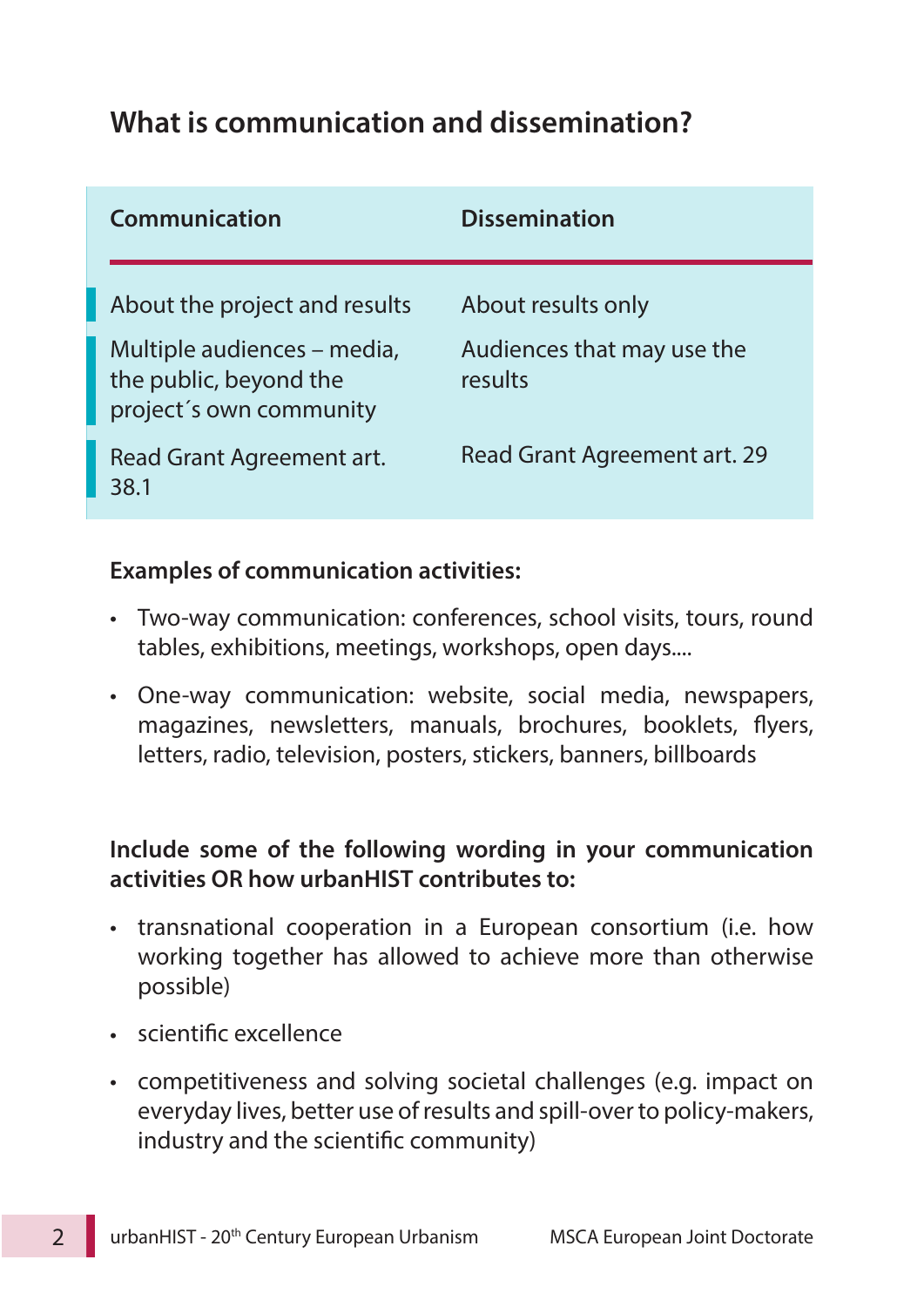## **What the Grant Agreement says (on communication)**

#### **Article 38.1.1 38.1.1 Obligation to promote the action and its results**

The beneficiaries must promote the action and its results, by providing targeted information to multiple audiences (including the media and the public) in a strategic and effective manner.

This does not change the dissemination obligations in Article 29, the confidentiality obligations in Article 36 or the security obligations in Article 37, all of which still apply.

Before engaging in a communication activity expected to have a mainstream media coverage the beneficiaries must inform the Agency (see Article 52).

#### **Article 38.1.2 38.1.2 Information on EU funding — Obligation and right to use the EU emblem**

Unless the Agency requests or agrees otherwise or unless it is impossible, any communication activity related to the action (including in electronic form, via social media, etc.) and any infrastructure, equipment and major results funded by the grant must:

(a) display the EU emblem and

(b) include the following text:

#### **For communication activities:**

*"This project has received funding from the European Union's Horizon 2020 research and innovation programme under the Marie Skłodowska-Curie grant agreement No 721933".*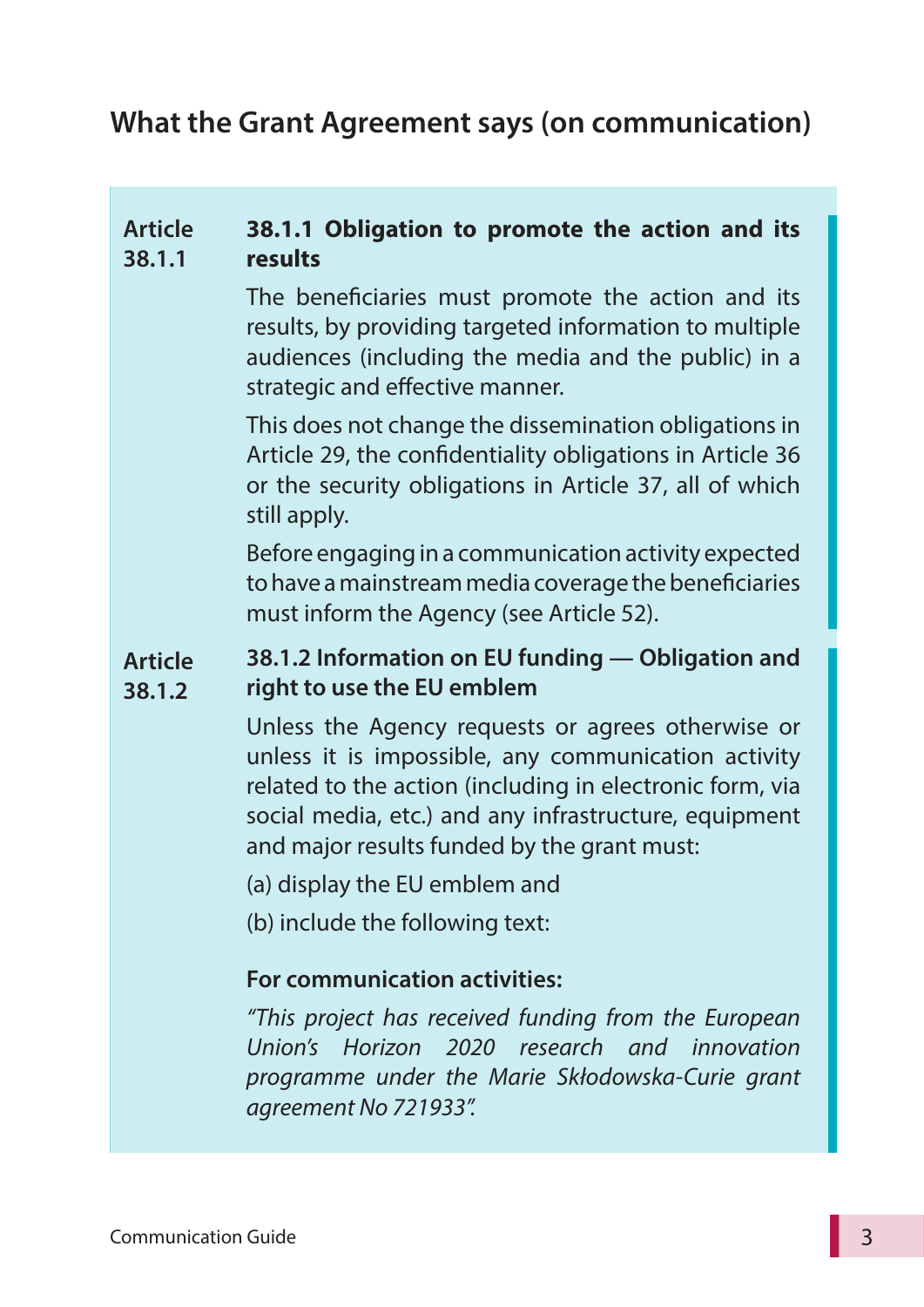#### **For infrastructure, equipment and major results:**

*"This [infrastructure][equipment][insert type of result] is part of a project that has received funding from the European Union's Horizon 2020 research and innovation programme under the Marie Skłodowska-Curie grant agreement No 721933".*

When displayed together with another logo, the EU emblem must have appropriate prominence.

For the purposes of their obligations under this Article, the beneficiaries may use the EU emblem without first obtaining approval from the Agency.

This does not, however, give them the right to exclusive use.

Moreover, they may not appropriate the EU emblem or any similar trademark or logo, either by registration or by any other means.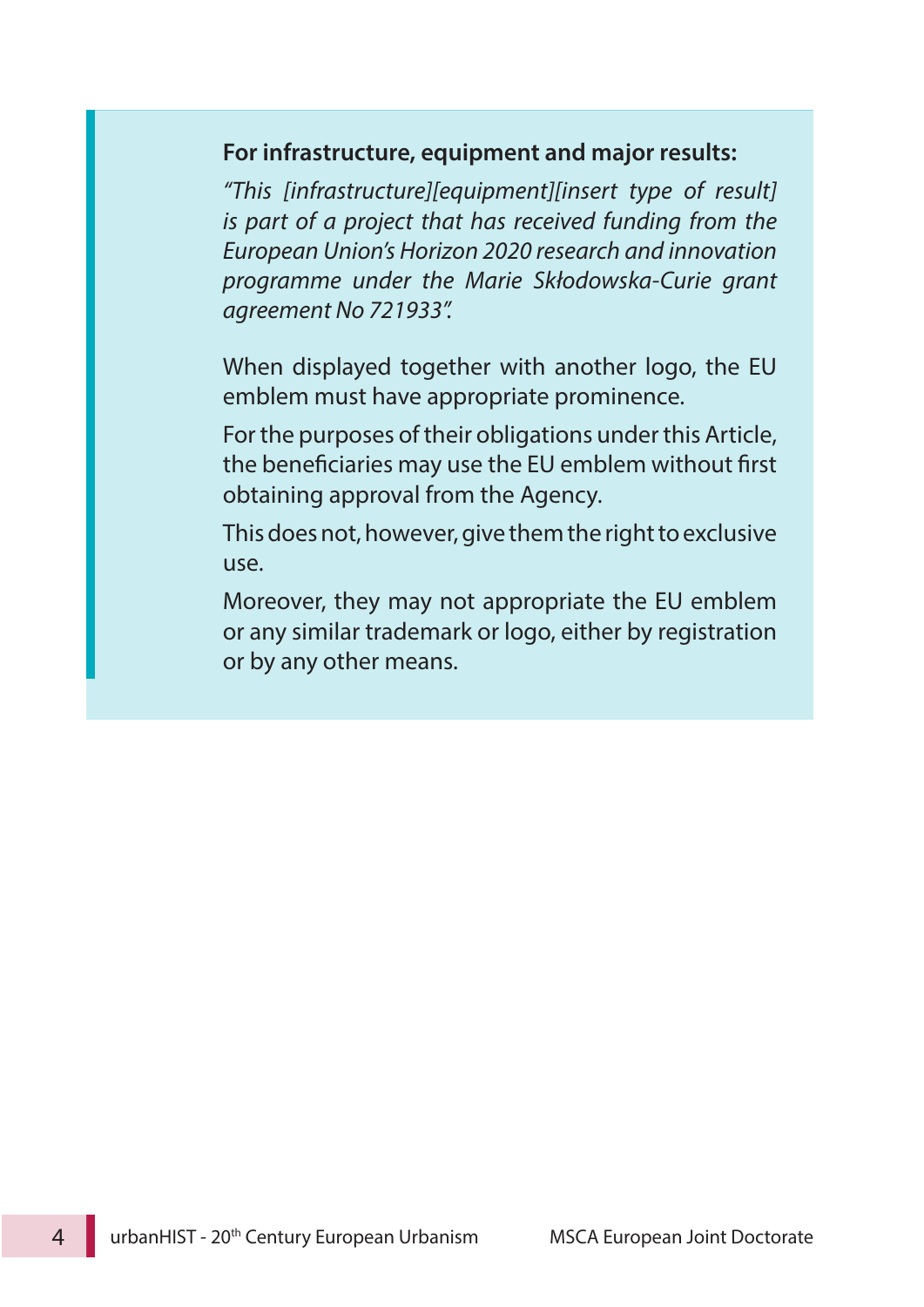# **Obligatory parts of each communication on the project**

**Within the consortium and towards the EC** (instructions, guides, deliverables, minutes, reports etc.)

**Outside the consortium, to the public** (letters, media announcements, posters)

urbanHIST logo (based on the urbanHIST design manual)

EU emblem and sentence

- • own institutional requirements urbanHIST logo (based on the urbanHIST design manual)
- • EU emblem and sentence

In other words: we follow the style suggested in the design manual, but each beneficiary prepares its own letter head – institutional logo + project logo + EU logo and sentence.

**Email signature** All LDs, LCs, ESRs – urbanHIST logo

## **EU emblem**

http://europa.eu/european-union/sites/europaeu/files/docs/body/ flag\_yellow\_high.jpg

## **Other downloadable formats:**

http://europa.eu/european-union/about-eu/symbols/flag\_en

## **EU sentence**

*"This project has received funding from the European Union's Horizon 2020 research and innovation programme under the Marie Skłodowska-Curie grant agreement No 721933".*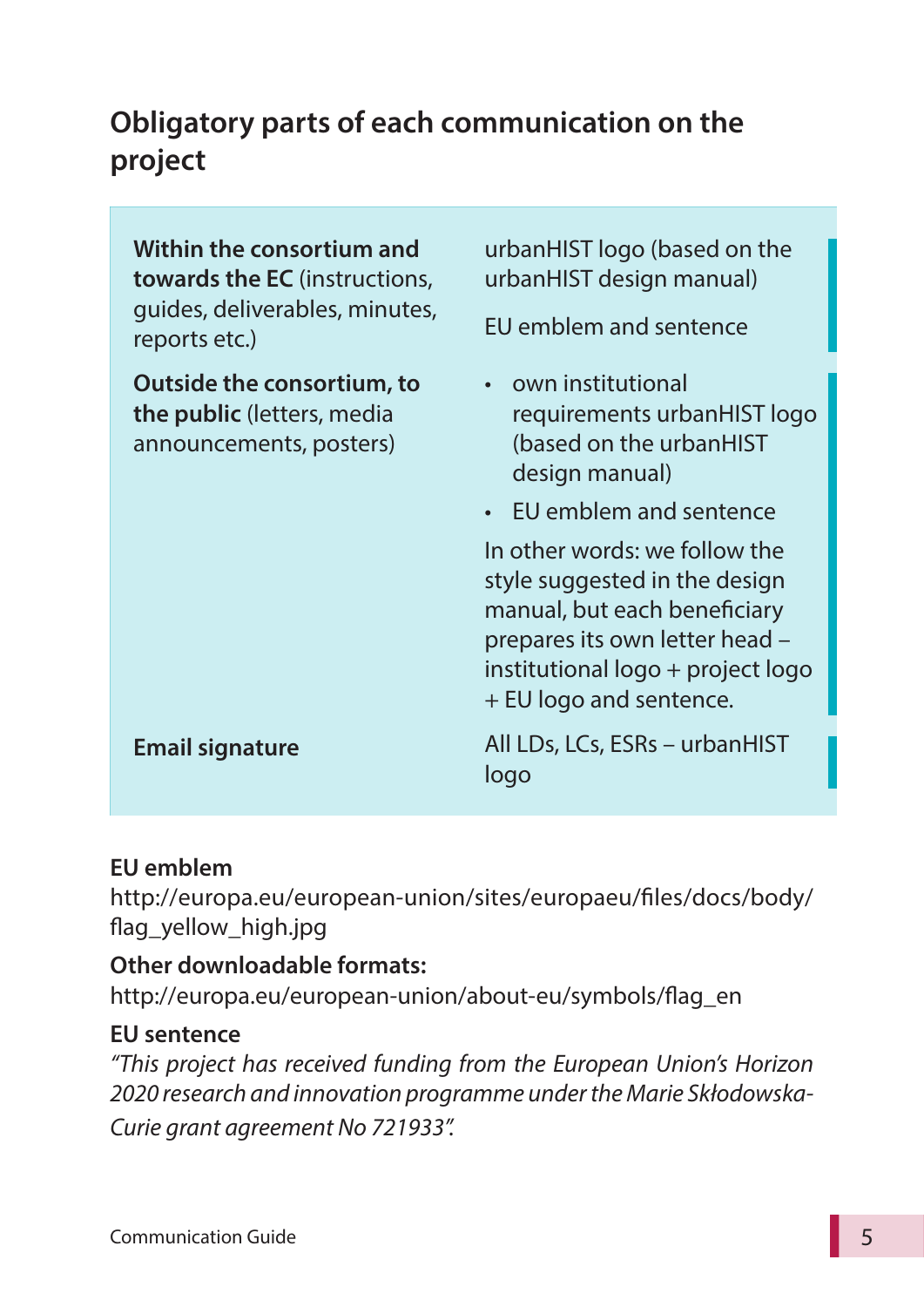## **Steps within the consortium**

- official communication comes first (www.urbanhist.eu, facebook), consulted with the PM
- the institutional communication follows, the official text may be adjusted, translated
- all information activities about the project (links or reports on events) must be collected via google doc format (links will be sent by the UPJŠ LC)
- everyone is invited to post relevant urbanHIST field-related articles, information etc. on fcb
- • using photos (website, posters) we only use royalty-free photos, three types of images:

(A) Pictures taken by all of us of our European cities (from our countries... or not necessarily)

(B) Historical Pictures of European cities in XX century

(C) Maps & plans, schemes etc from European History of Urbanism of XX century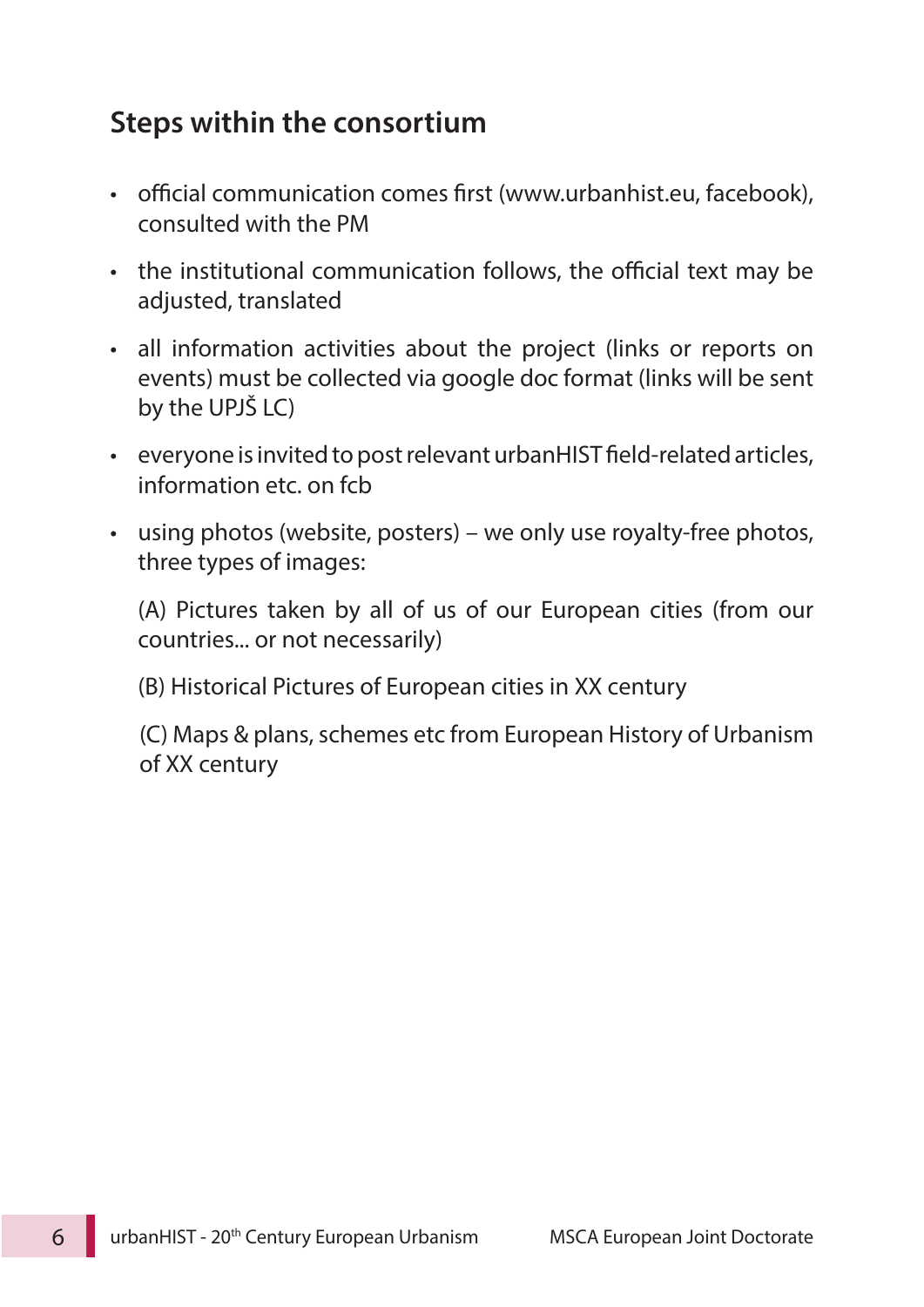# **Useful links (guidelines, templates)**

European Commission: *Acknowledgement of EU funding* (available online: http://ec.europa.eu/research/participants/docs/ h2020-funding-guide/grants/grant-management/acknowledgefunding\_en.htm, 25.04.2017.)

European Commission: *Communicating Your Project* (available online: http://ec.europa.eu/research/participants/docs/ h2020-funding-guide/grants/grant-management/communication\_ en.htm, 25.04.2017)